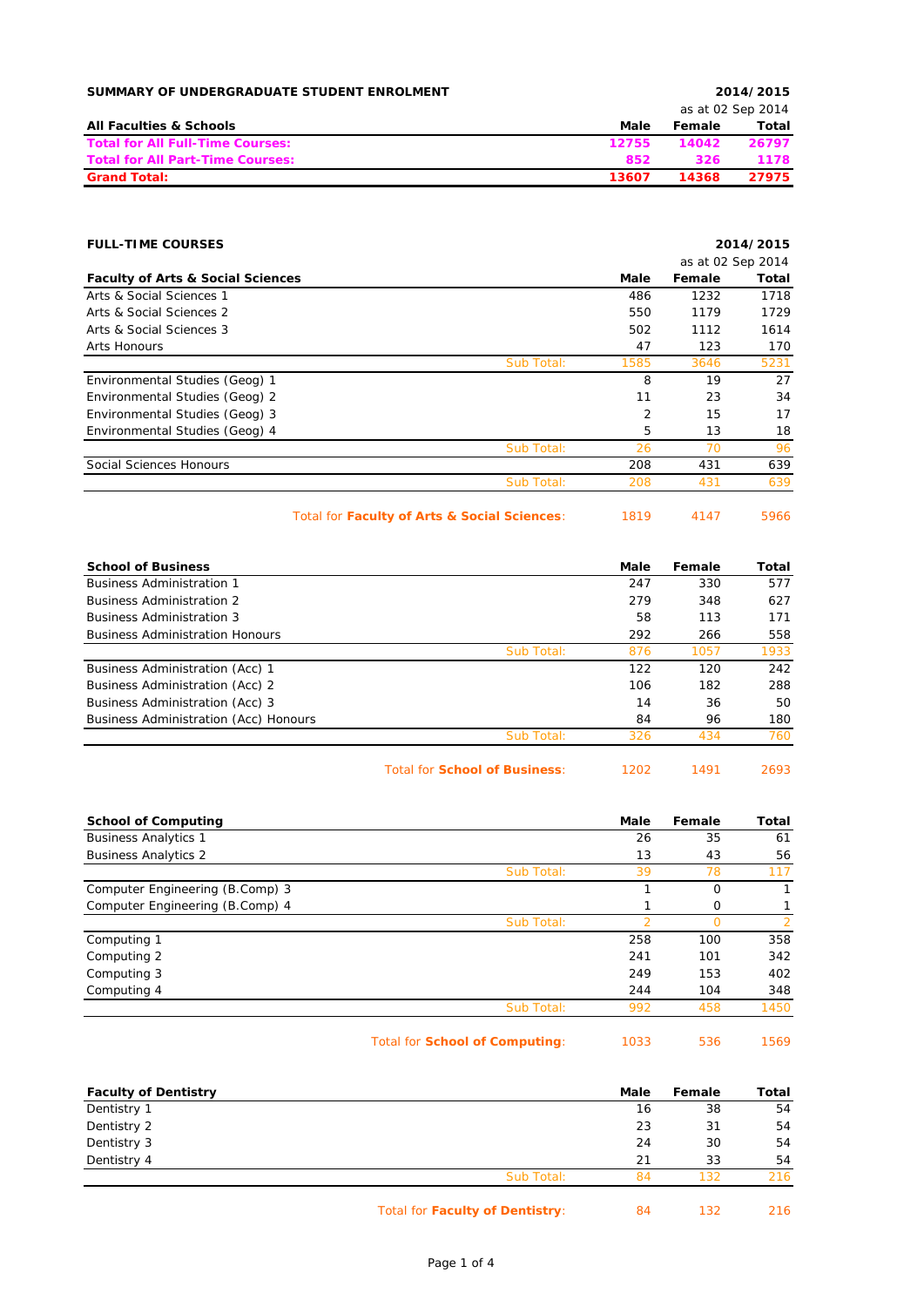| <b>School of Design &amp; Environment</b> | Male | Female | Total |
|-------------------------------------------|------|--------|-------|
| Architecture 1                            | 68   | 95     | 163   |
| Architecture 2                            | 59   | 46     | 105   |
| Architecture 3                            | 80   | 64     | 144   |
| Architecture 4                            | 124  | 175    | 299   |
| Sub Total:                                | 331  | 380    | 711   |
| Industrial Design 1                       | 20   | 31     | 51    |
| Industrial Design 2                       | 16   | 19     | 35    |
| Industrial Design 3                       | 26   | 42     | 68    |
| Industrial Design 4                       | 7    | 6      | 13    |
| Sub Total:                                | 69   | 98     | 167   |
| Project & Facilities Management 1         | 45   | 100    | 145   |
| Project & Facilities Management 2         | 42   | 85     | 127   |
| Project & Facilities Management 3         | 51   | 97     | 148   |
| Project & Facilities Management 4         | 32   | 84     | 116   |
| Sub Total:                                | 170  | 366    | 536   |
| Real Estate 1                             | 56   | 129    | 185   |
| Real Estate 2                             | 60   | 74     | 134   |
| Real Estate 3                             | 61   | 68     | 129   |
| Real Estate 4                             | 52   | 97     | 149   |
| Sub Total:                                | 229  | 368    | 597   |

Total for **School of Design & Environment**: 799 1212 2011

| <b>Faculty of Engineering</b>      |            | Male | Female | <b>Total</b> |
|------------------------------------|------------|------|--------|--------------|
| Engineering 1                      |            | 32   | 16     | 48           |
|                                    | Sub Total: | 32   | 16     | 48           |
| Chemical Engineering 1             |            | 235  | 74     | 309          |
| Chemical Engineering 2             |            | 205  | 101    | 306          |
| Chemical Engineering 3             |            | 211  | 68     | 279          |
| Chemical Engineering 4             |            | 221  | 92     | 313          |
|                                    | Sub Total: | 872  | 335    | 1207         |
| Engineering Science Programme 1    |            | 17   | 10     | 27           |
| Engineering Science Programme 2    |            | 32   | 10     | 42           |
| Engineering Science Programme 3    |            | 32   | 8      | 40           |
| Engineering Science Programme 4    |            | 28   | 6      | 34           |
|                                    | Sub Total: | 109  | 34     | 143          |
| Environmental Engineering 1        |            | 39   | 42     | 81           |
| Environmental Engineering 2        |            | 40   | 53     | 93           |
| <b>Environmental Engineering 3</b> |            | 48   | 22     | 70           |
| Environmental Engineering 4        |            | 36   | 31     | 67           |
|                                    | Sub Total: | 163  | 148    | 311          |
| Materials Science & Engineering 1  |            | 37   | 26     | 63           |
| Materials Science & Engineering 2  |            | 35   | 21     | 56           |
| Materials Science & Engineering 3  |            | 59   | 16     | 75           |
| Materials Science & Engineering 4  |            | 43   | 14     | 57           |
|                                    | Sub Total: | 174  | 77     | 251          |
| Bioengineering 1                   |            | 48   | 61     | 109          |
| Bioengineering 2                   |            | 41   | 42     | 83           |
| Bioengineering 3                   |            | 52   | 42     | 94           |
| Bioengineering 4                   |            | 48   | 49     | 97           |
|                                    | Sub Total: | 189  | 194    | 383          |
| Civil Engineering 1                |            | 78   | 45     | 123          |
| Civil Engineering 2                |            | 96   | 46     | 142          |
| Civil Engineering 3                |            | 63   | 33     | 96           |
| Civil Engineering 4                |            | 73   | 42     | 115          |
|                                    | Sub Total: | 310  | 166    | 476          |
| <b>Electrical Engineering 1</b>    |            | 101  | 42     | 143          |
| <b>Electrical Engineering 2</b>    |            | 179  | 59     | 238          |
| <b>Electrical Engineering 3</b>    |            | 155  | 84     | 239          |
| <b>Electrical Engineering 4</b>    |            | 205  | 66     | 271          |
|                                    | Sub Total: | 640  | 251    | 891          |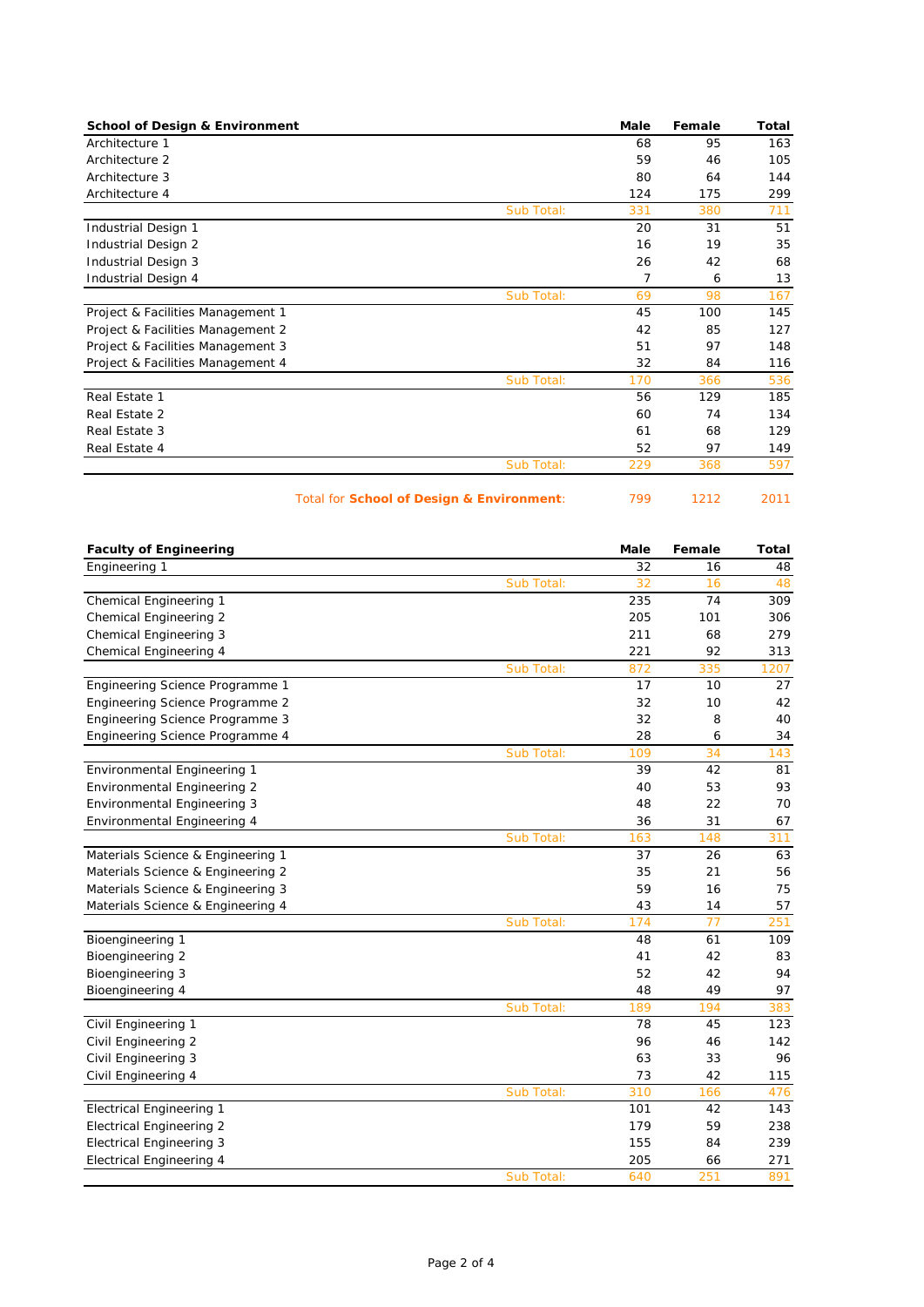|            | 2577                                      | 992 | 3569 |
|------------|-------------------------------------------|-----|------|
| Sub Total: | 1149                                      | 226 | 1375 |
|            | 292                                       | 59  | 351  |
|            | 282                                       | 52  | 334  |
|            | 294                                       | 60  | 354  |
|            | 281                                       | 55  | 336  |
| Sub Total: | 289                                       | 155 | 444  |
|            | 61                                        | 28  | 89   |
|            | 70                                        | 53  | 123  |
|            | 77                                        | 40  | 117  |
|            | 81                                        | 34  | 115  |
|            | Total for <b>BIE, CVE, EEE, ISE, MPE:</b> |     |      |

| Total for Faculty of Engineering: | 3927 | 160 |
|-----------------------------------|------|-----|
|-----------------------------------|------|-----|

| Joint Multi-Disciplinary Programmes |                                                       | Male | Female | Total |
|-------------------------------------|-------------------------------------------------------|------|--------|-------|
| Computer Engineering 1              |                                                       | 61   | 23     | 84    |
| Computer Engineering 2              |                                                       | 94   | 33     | 127   |
| Computer Engineering 3              |                                                       | 79   | 23     | 102   |
| Computer Engineering 4              |                                                       | 97   | 19     | 116   |
|                                     | Sub Total:                                            | 331  | 98     | 429   |
|                                     | <b>Total for Joint Multi-Disciplinary Programmes:</b> | 331  | 98     | 429   |

| <b>Faculty of Law</b>      |            | Male | Female | Total |
|----------------------------|------------|------|--------|-------|
| Law 1                      |            | 133  | 100    | 233   |
| Law <sub>2</sub>           |            | 133  | 96     | 229   |
| Law 3                      |            | 139  | 101    | 240   |
| Law 4                      |            | 132  | 90     | 222   |
|                            | Sub Total: | 537  | 387    | 924   |
| Graduate LL.B. Programme 1 |            | 5    | 4      | 9     |
| Graduate LL.B. Programme 2 |            | 5    | 5      | 10    |
| Graduate LL.B. Programme 3 |            | 5    | 5      | 10    |
|                            | Sub Total: | 15   | 14     | 29    |
|                            |            |      |        |       |

Total for **Faculty of Law**: 552 401 953

| <b>Faculty of Science</b>     |                               | Male | Female | Total |
|-------------------------------|-------------------------------|------|--------|-------|
| Applied Science 2             |                               | 7    | 33     | 40    |
| Applied Science 3             |                               | 13   | 36     | 49    |
| Applied Science Honours       |                               | 15   | 25     | 40    |
|                               | Sub Total:                    | 35   | 94     | 129   |
| Environmental Studies (Bio) 1 |                               | 11   | 18     | 29    |
| Environmental Studies (Bio) 2 |                               | 10   | 27     | 37    |
| Environmental Studies (Bio) 3 |                               | 4    | 19     | 23    |
| Environmental Studies (Bio) 4 |                               | 0    | 27     | 27    |
|                               | Sub Total:                    | 25   | 91     | 116   |
| Pharmacy 1                    |                               | 87   | 111    | 198   |
| Pharmacy 2                    |                               | 78   | 119    | 197   |
| Pharmacy 3                    |                               | 55   | 112    | 167   |
| Pharmacy 4                    |                               | 45   | 104    | 149   |
|                               | Sub Total:                    | 265  | 446    | 711   |
| Science 1                     |                               | 521  | 795    | 1316  |
| Science 2                     |                               | 423  | 641    | 1064  |
| Science 3                     |                               | 459  | 661    | 1120  |
| <b>Science Honours</b>        |                               | 275  | 361    | 636   |
|                               | Sub Total:                    | 1678 | 2458   | 4136  |
|                               | Total for Faculty of Science: | 2003 | 3089   | 5092  |